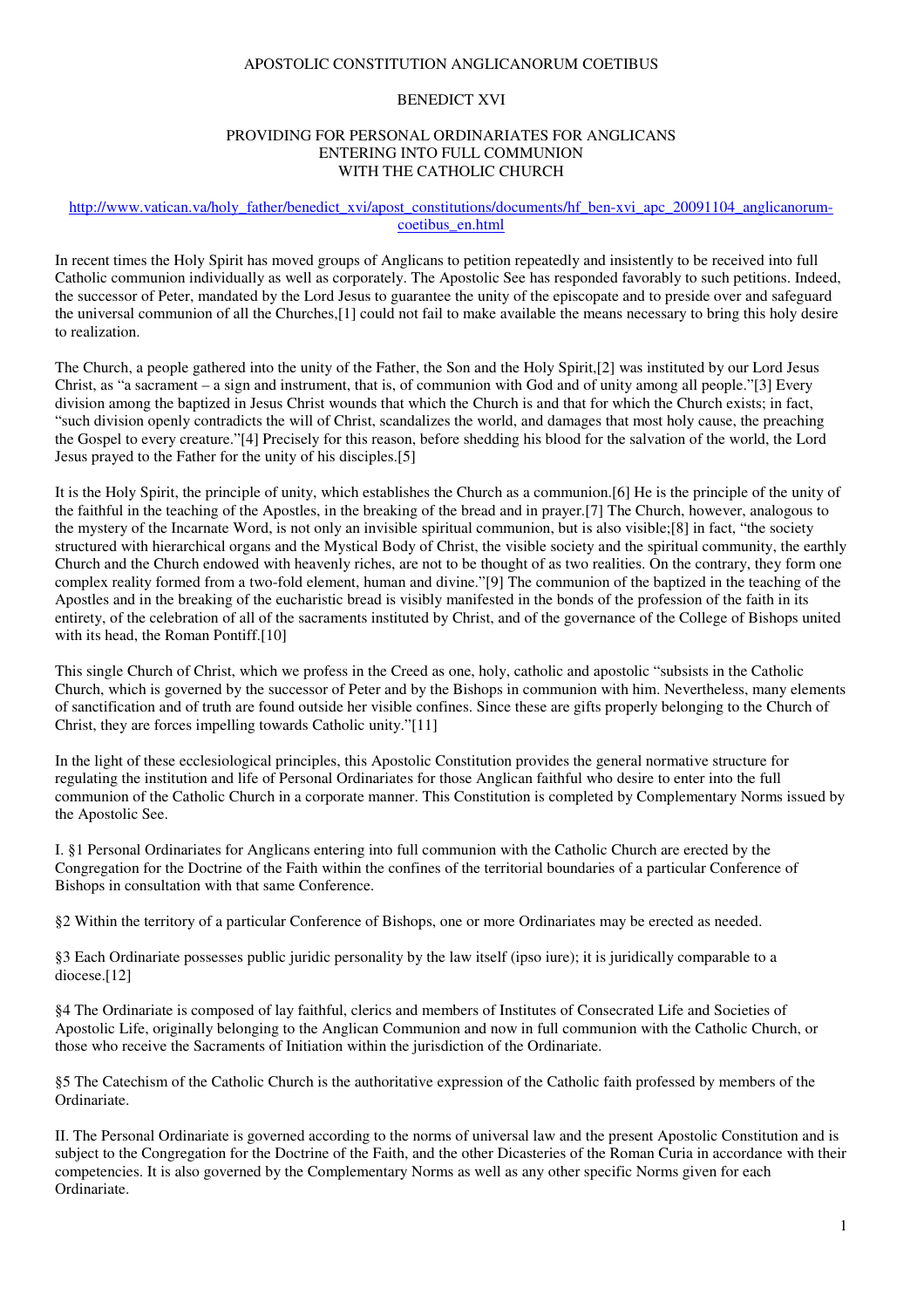III. Without excluding liturgical celebrations according to the Roman Rite, the Ordinariate has the faculty to celebrate the Holy Eucharist and the other Sacraments, the Liturgy of the Hours and other liturgical celebrations according to the liturgical books proper to the Anglican tradition, which have been approved by the Holy See, so as to maintain the liturgical, spiritual and pastoral traditions of the Anglican Communion within the Catholic Church, as a precious gift nourishing the faith of the members of the Ordinariate and as a treasure to be shared.

IV. IV. A Personal Ordinariate is entrusted to the pastoral care of an Ordinary appointed by the Roman Pontiff.

V. V. The power (potestas) of the Ordinary is:

a. ordinary: connected by the law itself to the office entrusted to him by the Roman Pontiff, for both the internal forum and external forum;

b. vicarious: exercised in the name of the Roman Pontiff;

c. personal: exercised over all who belong to the Ordinariate;

This power is to be exercised jointly with that of the local Diocesan Bishop, in those cases provided for in the Complementary Norms.

VI. § 1. Those who ministered as Anglican deacons, priests, or bishops, and who fulfill the requisites established by canon law[13] and are not impeded by irregularities or other impediments[14] may be accepted by the Ordinary as candidates for Holy Orders in the Catholic Church. In the case of married ministers, the norms established in the Encyclical Letter of Pope Paul VI Sacerdotalis coelibatus, n. 42[15] and in the Statement In June[16] are to be observed. Unmarried ministers must submit to the norm of clerical celibacy of CIC can. 277, §1.

§ 2. The Ordinary, in full observance of the discipline of celibate clergy in the Latin Church, as a rule (pro regula) will admit only celibate men to the order of presbyter. He may also petition the Roman Pontiff, as a derogation from can. 277, §1, for the admission of married men to the order of presbyter on a case by case basis, according to objective criteria approved by the Holy See.

§ 3. Incardination of clerics will be regulated according to the norms of canon law.

§ 4. Priests incardinated into an Ordinariate, who constitute the presbyterate of the Ordinariate, are also to cultivate bonds of unity with the presbyterate of the Diocese in which they exercise their ministry. They should promote common pastoral and charitable initiatives and activities, which can be the object of agreements between the Ordinary and the local Diocesan Bishop.

§ 5. Candidates for Holy Orders in an Ordinariate should be prepared alongside other seminarians, especially in the areas of doctrinal and pastoral formation. In order to address the particular needs of seminarians of the Ordinariate and formation in Anglican patrimony, the Ordinary may also establish seminary programs or houses of formation which would relate to existing Catholic faculties of theology.

VII. The Ordinary, with the approval of the Holy See, can erect new Institutes of Consecrated Life and Societies of Apostolic Life, with the right to call their members to Holy Orders, according to the norms of canon law. Institutes of Consecrated Life originating in the Anglican Communion and entering into full communion with the Catholic Church may also be placed under his jurisdiction by mutual consent.

VIII. § 1. The Ordinary, according to the norm of law, after having heard the opinion of the Diocesan Bishop of the place, may erect, with the consent of the Holy See, personal parishes for the faithful who belong to the Ordinariate.

§ 2. Pastors of the Ordinariate enjoy all the rights and are held to all the obligations established in the Code of Canon Law and, in cases established by the Complementary Norms, such rights and obligations are to be exercised in mutual pastoral assistance together with the pastors of the local Diocese where the personal parish of the Ordinariate has been established.

IX. Both the lay faithful as well as members of Institutes of Consecrated Life and Societies of Apostolic Life, originally part of the Anglican Communion, who wish to enter the Personal Ordinariate, must manifest this desire in writing.

X. § 1. The Ordinary is aided in his governance by a Governing Council with its own statutes approved by the Ordinary and confirmed by the Holy See.[17]

§ 2. The Governing Council, presided over by the Ordinary, is composed of at least six priests. It exercises the functions specified in the Code of Canon Law for the Presbyteral Council and the College of Consultors, as well as those areas specified in the Complementary Norms.